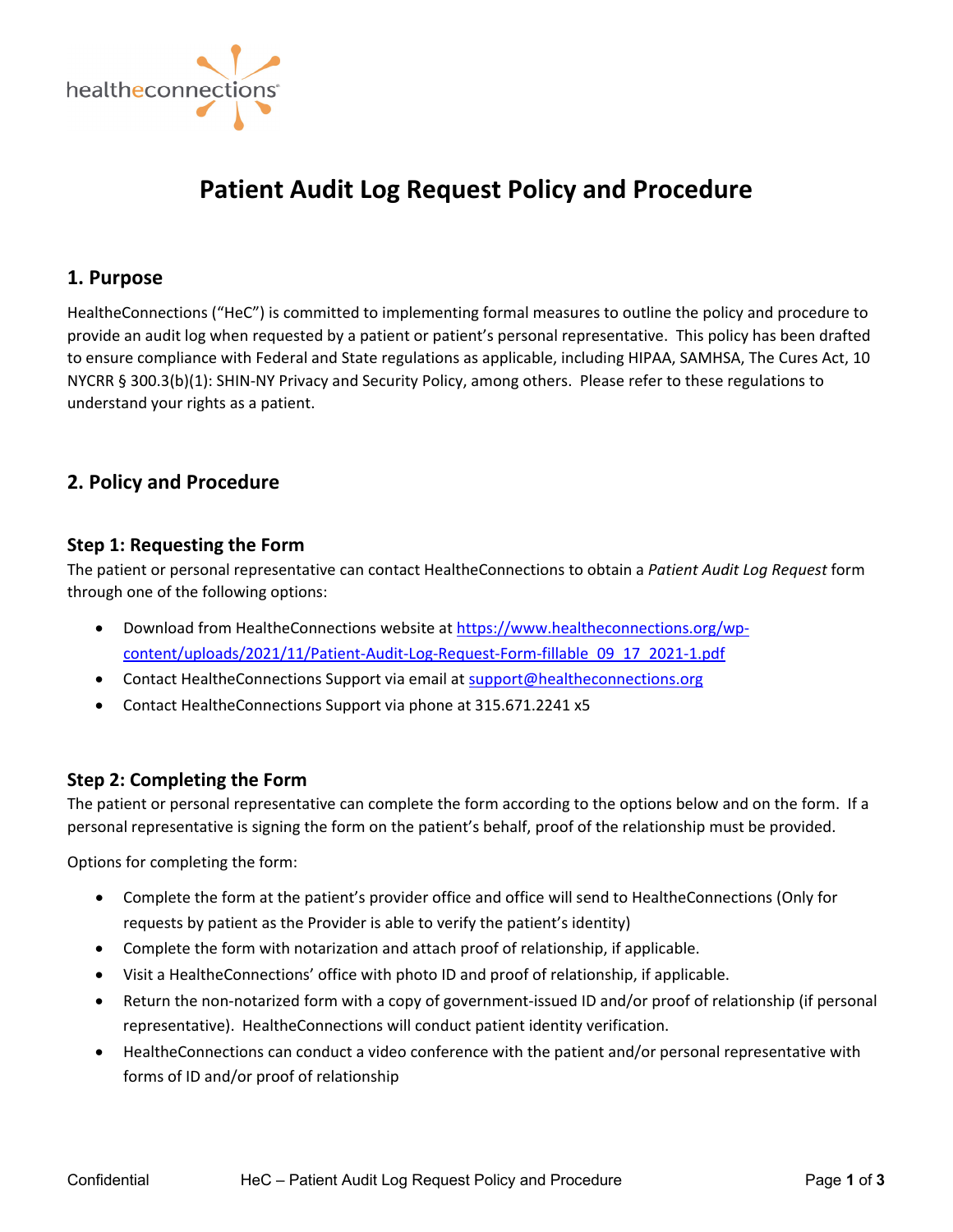

## **Step 3: Submitting the Form**

The patient or personal representative can submit the form through one of the following options:

- Send electronically via email to support@healtheconnections.org
- Send hard copy through the United States Postal Service (USPS) to

**HealtheConnections** Privacy Officer 443 N Franklin St, Suite 001 Syracuse, NY 13204

# **Step 4: Processing the request**

#### **Report Content**

This response will contain the following reports, as applicable:

- Patient Records Accessed Report. If any participating providers have accessed your records through HealtheConnections, this report will be provided. This report contains:
	- o The Participant Name through which an Authorized User accessed Protected Health Information in the prior 6‐year period.
	- o Patient Name
	- o Patient Date of Birth
	- o The date and time of each access.
	- o The type of Protected Health Information or record that was accessed (e.g., clinical data, lab data, etc).
- Consent Report. If you have any consents on file for providers who participate with HealtheConnections, this report will be provided. This report contains:
	- o Participant Name
	- o Patient Name
	- o Patient Date of Birth
	- o History of consent options for that Participant
	- o Effective date of the consent option
	- o Date and time the consent was created
	- o Method by which the consent was created in HealtheConnections.

#### **Step 5: Responding to the request**

#### **Report Response Time**

• Within 10 calendar days, HealtheConnections will either complete the report and send to the requested recipients or provide a reason why the information cannot be provided. Please note that for any reports sent